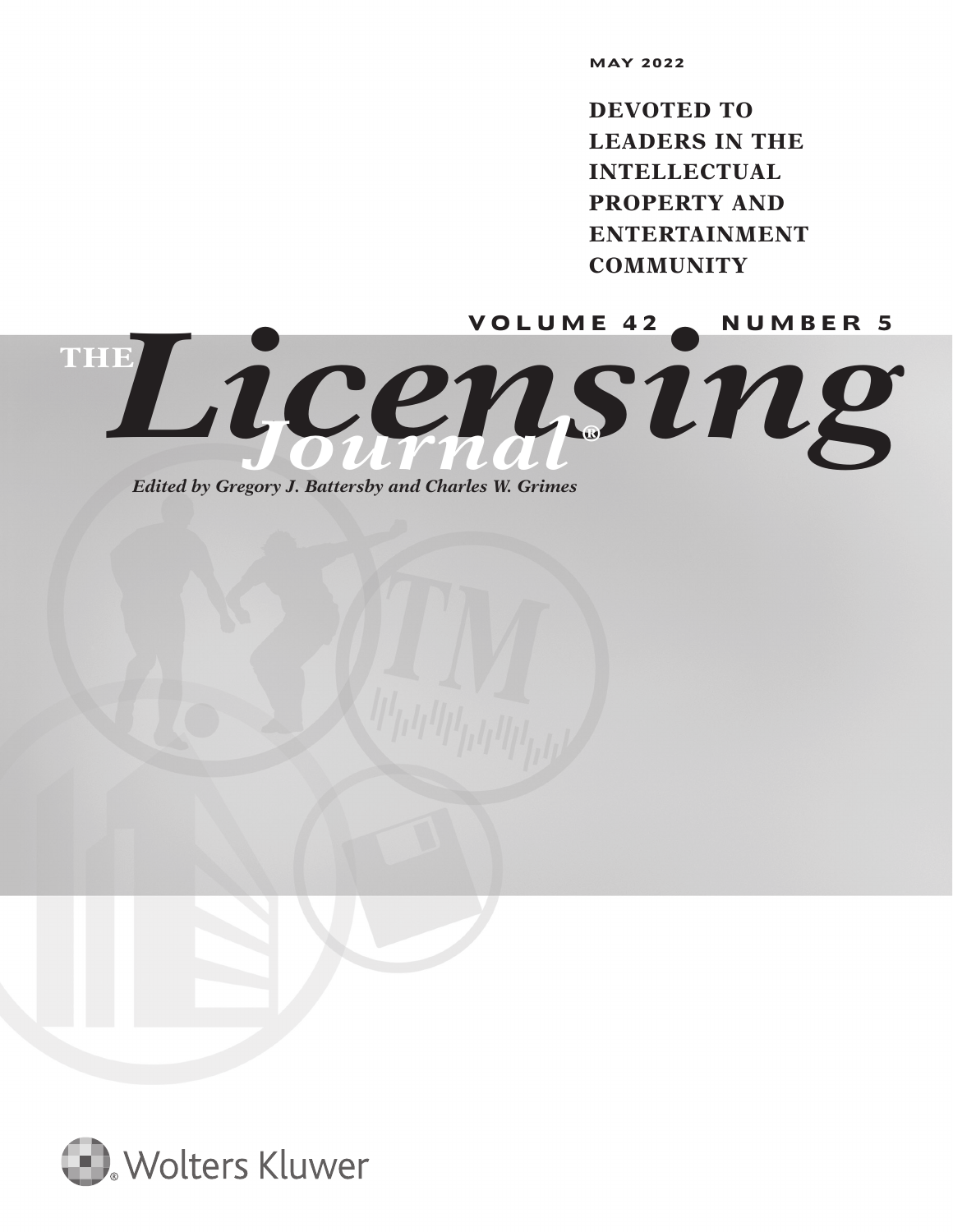# *As NFTs Blur the Line between "Receipt" and "Product", Trademarks Owners Fight over New Virtual Markets*

**Peter Cramer and Brendan O'Rourke**

*Peter Cramer is a corporate attorney in Proskauer Rose LLP's Technology, Media & Telecommunications Group, and is the associate member of the firm's Blockchain Committee. His practice focuses on transactions at the intersection of intellectual property, technology, and culture.*

*Brendan O'Rourke is the immediate past co-chair of Proskauer Rose LLP's Litigation Department and head of the False Advertising & Trademark Group. Brendan's practice is concentrated in the field of trademark, false advertising, and unfair competition law, and has provided day-to-day trademark, false advertising, and Lanham Act counseling to many Fortune 500 clients, as well as start-up companies and entrepreneurs.*

Last month, our article in this publication, "Will NFT Piracy Compel Changes to the Digital Millennium Copyright Act?," highlighted the distinction between non-fungible tokens and the copyrighted works they represent. In the context of copyright, this dichotomy is generally uncontroversial: In most cases, an NFT merely points to an underlying work but does not contain a copy of the work it represents, and so it is conceptually and legally separate from that work for copyright purposes. But NFTs can be used to signify ownership of products beyond digital artworks—and where those products involve trademarks, new legal issues arise.

Enter Nike: On February 3, the apparel and footwear giant sued StockX, an online resale marketplace for sneakers and other collectibles, in the US District Court for the Southern District of New York, alleging trademark infringement in connection with StockX's issuance of NFTs featuring Nike sneakers. In the complaint, Nike asserts that these Nike-branded "Vault NFTs"—which StockX's website says merely track ownership of a physical pair of sneakers in the company's possession, like a virtual claims ticket or receipt—are in fact "new virtual products." (*Nike v. StockX LLC*, No. 22-00983 (S.D.N.Y. filed Feb. 3,

2022)). In their March 31 answer, StockX reasserts their website's position and insists that "Vault NFTs are *absolutely not* 'virtual products' or digital sneakers" (emphasis in original). StockX instead claims that the Vault NFTs are merely a convenient use of new technology that allows buyers to track ownership without having to possess the physical sneaker, such that the "owner can make a future trade without incurring transaction costs, delay, or risk of damage or loss associated with shipping physical sneakers to StockX and then to the ultimate recipients."

In support of this "new virtual product" claim, Nike points out that StockX's NFTs can be collected and displayed in a user's portfolio, used to acquire additional StockX services and benefits, and sold or traded. Most critically, Nike purports to show consumer confusion about their origin—the necessary basis for a trademark infringement claim. StockX counters that "no one has been—or could be—confused," opines that Nike's complaint ignores "settled doctrines of trademark law, including the doctrines of first sale and nominative fair use," and argues that their NFTs are more like claims tickets, title trackers, or receipts than products. Before looking more closely at the specifics of this suit, let's consider why, from a trademark perspective, this distinction between *product* and *receipt* matters—and what might make StockX's NFTs different from mere blockchain-based digital receipts.

An image from Nike's complaint, showing a sale listing for a "Vault NFT" issued by StockX.

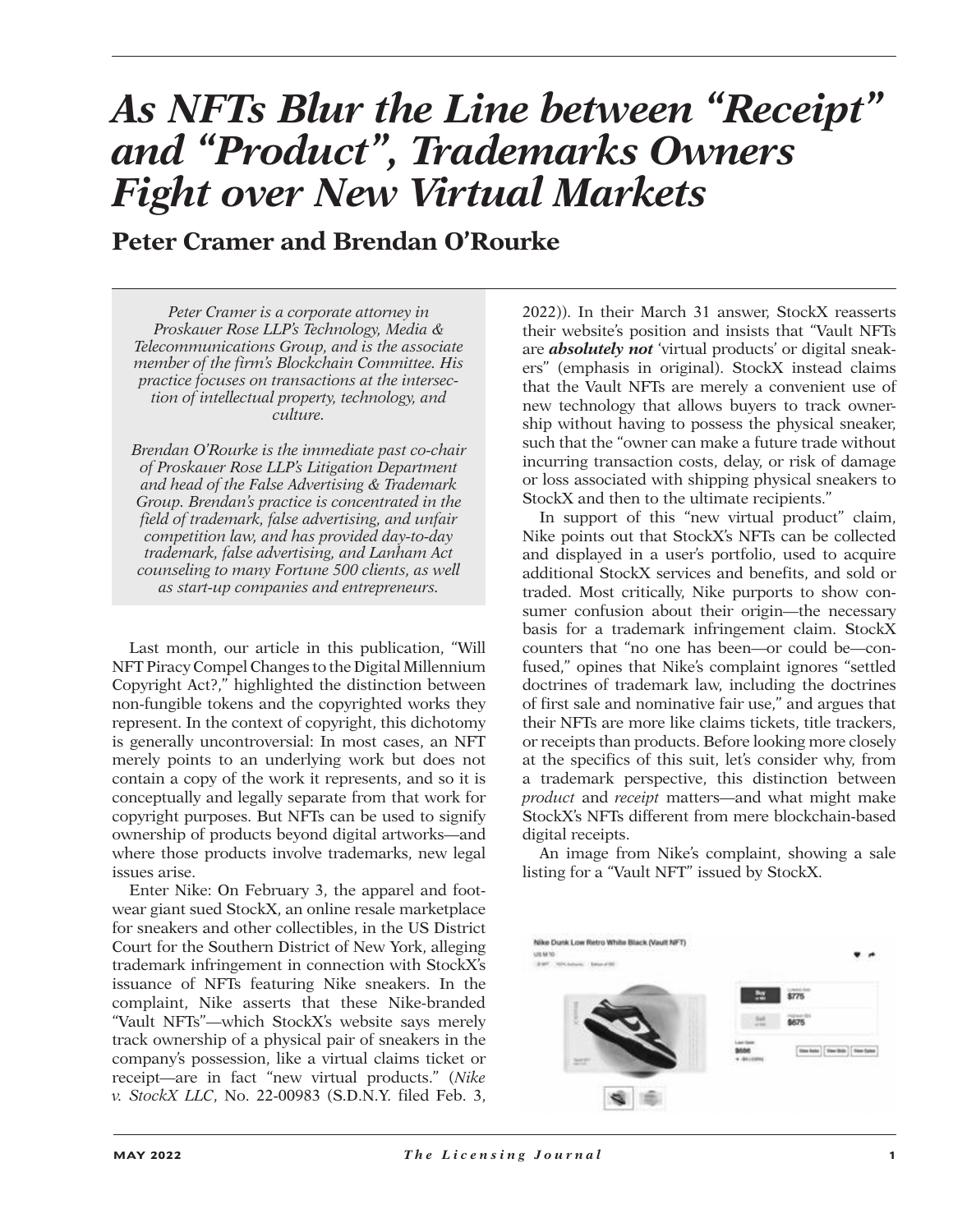# **Why the Product-Receipt Distinction Matters:** *First Sale* **and** *Fair Use*

A trademark infringement claim has two basic requirements: (1) that the plaintiff has a valid mark, and (2) that the defendant is using that mark or a similar mark in a manner that is likely to cause consumer confusion. The basic idea, grounded in notions of consumer protection, is that when a consumer recognizes a trademark used in connection with a good or service and associates that mark with a specific company (the mark's owner), that consumer should be able to assume that good or service is somehow associated with said company. But there is a critical exception for the *resale* of trademarked goods, known as the "First Sale" doctrine. When a lawfullyowned trademarked good is resold, the trademark owner cannot bring an infringement claim against the reseller. However, First Sale is limited to specific, individual lawfully purchased goods—buying a single trademark-bearing item does not give the buyer the right to use the mark on, or promote the sale of, other items that were not lawfully purchased (*i.e.*, knockoff or counterfeit goods). This is why, without Nike's permission, we can sell old Nike sneakers at garage sales, yet cannot manufacture and sell Nike-branded shoes. Relatedly, the "Nominative Fair Use" doctrine allows non-owners of trademarks to use those marks to refer to or identify trademarked goods, when doing so is necessary for consumers to identify the good (and the non-owner fulfills some other basic requirements like not improperly suggesting endorsement). Nominative Fair Use allows services like online auction sites or consignment stores to go beyond merely reselling trademarked goods by also publicizing their availability (*e.g.*, in an advertisement stating, "we sell Nike shoes").

Together, First Sale and Nominative Fair Use are why the product-receipt distinction matters: A new product, including a virtual product bearing another entity's trademark, cannot be offered for sale without permission from the mark's owner, whereas a mere receipt (which could take the form of a physical piece of paper, an email, or a digital token on a blockchain) requires no such permissions. It is the essence of First Sale and Fair Use that a purchaser who does no more than stock, display, and resell a producer's product under the producer's trademark does not commit infringement. But when each product is authenticated by a unique virtual token, how should one characterize that token—a mere receipt, or a distinct product? What exactly is the difference?1

# **The Traditional Distinction between Receipts and Products**

When a consumer buys a physical product and receives a receipt, the distinction between the former and the latter—in terms of function as well as physical form—is generally clear and uncontroversial. The consumer makes the purchase in order to acquire the good; the receipt serves auxiliary functions such as proving ownership, facilitating return if necessary, and, where the receipt doubles as a claims ticket, allowing the bearer to take possession of property at a later time. Perhaps because they traditionally have such a basic and unglamorous purpose, receipts rarely contain many trademarks, except as necessary to identify the seller and the products sold (an example of Nominative Fair Use). Similarly and crucially, even where the contents of the receipt go beyond mere documentation of the transaction and offer enviable benefits to the consumer (think coupons, free sweepstakes entry, et cetera), it is not common for the consumer to purchase a physical good as a pretext for obtaining the receipt; accordingly the receipt is generally not considered a distinct product or service. The same is true for other forms of ownership documentation, such as title certificates and land deeds: These documents are spare utilitarian signifiers of ownership of *something else*.

# **How NFTs Blur the Traditional Line**

NFTs complicate this traditional dichotomy. Like a title certificate or a claims ticket, an NFT often signifies ownership of something not contained in the NFT itself, such as a digital artwork or a virtual or physical good. In this sense, NFTs can function as blockchain's analog to a simple receipt (of course, because they are publicly recorded on a blockchain, NFTs can be used to track *changes* in ownership and so have more utility than a slip of paper). But unlike a receipt, certificate or ticket, for many consumers, the property that an NFT tracks is hardly the point. Often, it is ownership of the NFT itself—and the associated benefits, such as entry into specific communities, self-branding on social media, or participation in business ventures, not to mention potential for return on investment—that the purchaser desires. This is well demonstrated by art NFTs, whose associated artworks are often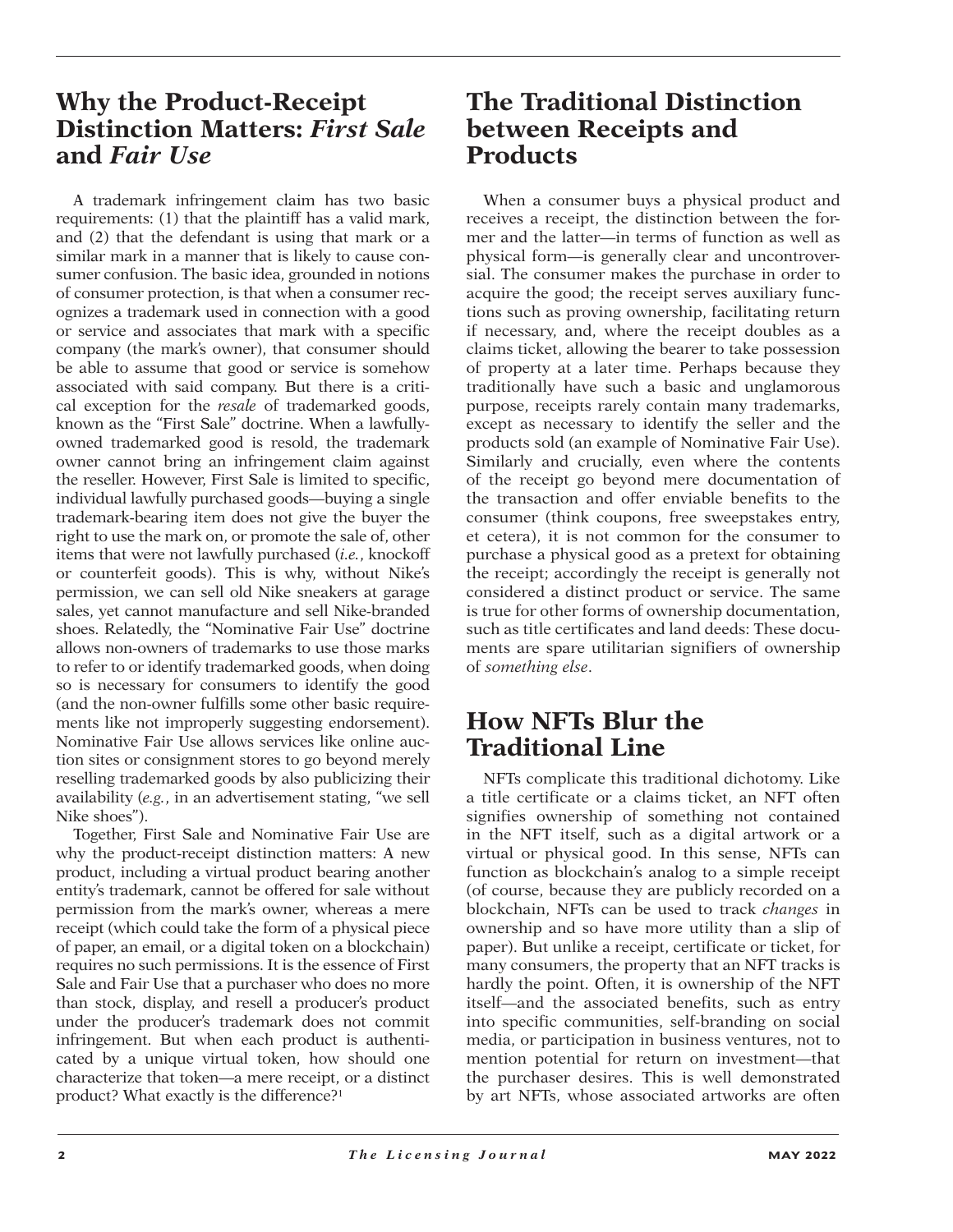easily viewed (and even copied) by non-owners, and whose sellers often retain nearly all of the pertinent IP rights to said artworks, such as the right to license the works for commercial purposes or create derivative works. Where possessing *documentation* of ownership is the consumer's central desire (as opposed to possessing the property itself, or any fruits of ownership), the humble receipt suddenly becomes the star of the show, eclipsing even the very property to which it points. These nebulous concepts take concrete form in the case of StockX's shoe NFTs, which, in some cases, may be listed for hundreds or thousands of dollars more than the physical sneakers whose ownership they incidentally claim to document.

Of course, NFTs have other important distinctions from traditional receipts that help explain their high price relative to any underlying property. For one thing, as mentioned above, they often grant exclusive access to events, services, online communities, or even other NFT sales, as Nike alleges is the case with StockX's sneaker NFTs. While these are in some ways analogous to a paper receipt's coupons or other offerings, rarely if ever are consumers solicited to purchase physical goods by the prospect of receiving coupons, at least not in the same manner that NFT buyers are enticed to buy NFTs by the prospect of NFT ownership exclusive benefits. Secondly, unlike the starkly utilitarian traditional receipt, NFTs usually contain an eye-catching visual element or virtual representation of the associated physical good, such as, in the case of StockX, an image of the sneaker in question (see above). Again, NFTs are not unique in this respect. The Internet is replete with functionally useless novelty property primarily sold so that the buyer can receive a colorful certificate of ownership (for example, the associate author himself once received as a birthday gift a uselessly tiny piece of land in Ireland, documented by a gaudy bright green title certificate). But with the metaverse impending, the largely functionless aesthetic features of an NFT may soon serve various branding, trading or identity functions within virtual worlds. This may explain why a StockX sneaker NFT is, for some, more valuable than the physicalworld-only pair of shoes whose ownership it documents. But even where NFTs are not used as goods in the metaverse and are considered mere receipts for the purchase of trademarked physical goods, their aesthetic attributes may also push the boundaries of Nominative Fair Use, which traditionally requires that a non-owner of a mark use that mark as minimally as possible to identify the trademarked good in question.

### **Back to** *Nike v. StockX***: Are StockX's NFTs Distinct Virtual Goods or Mere Receipts?**

With the above in mind, we can generate some questions that might, on a case-by-case basis, help determine whether an NFT associated with a trademarked physical good should be considered (a) a distinct virtual good subject to the full force of trademark protection, or (b) a mere receipt for the physical good that, despite its digital appeal, is ultimately just documentation of a physical resale and so is protected by First Sale and/or Nominative Fair Use. These include:

- To what degree does ownership of the NFT convey benefits or costs beyond or separate from those associated with ownership of the physical good?
- To what degree does ownership of the NFT convey (or fail to convey) benefits or costs associated with the physical good, such as possession of the good?
- How much does the NFT exceed the minimal necessary use of the mark to identify the physical good?
- Does the use of the mark in the NFT suggest endorsement by the mark's owner or otherwise incorrectly suggest an association? (Note that this and the previous question are standard factors in a Nominative Fair Use analysis.)
- How much is consumer interest in the joint NFTphysical good offering driven by interest in the NFT and how much is it driven by interest in the physical good? In other words, how much is the NFT incidental to the physical good, and vice versa?

Note that these questions are not drawn directly from case law, as these are novel issues—that is, a court could consider entirely different factors in determining whether an NFT is a product or a receipt. Still, using these questions, one can look at the Nike-StockX conflict and begin to ponder how a court might consider the overarching issue:

• *To what degree does ownership of the NFT convey benefits or costs beyond or separate from those associated with ownership of the physical good?*

According to its website, StockX offers "owners of Vault NFTs… certain incentives and rewards that StockX provides to its users from time to time for using StockX services." It isn't clear how much, if at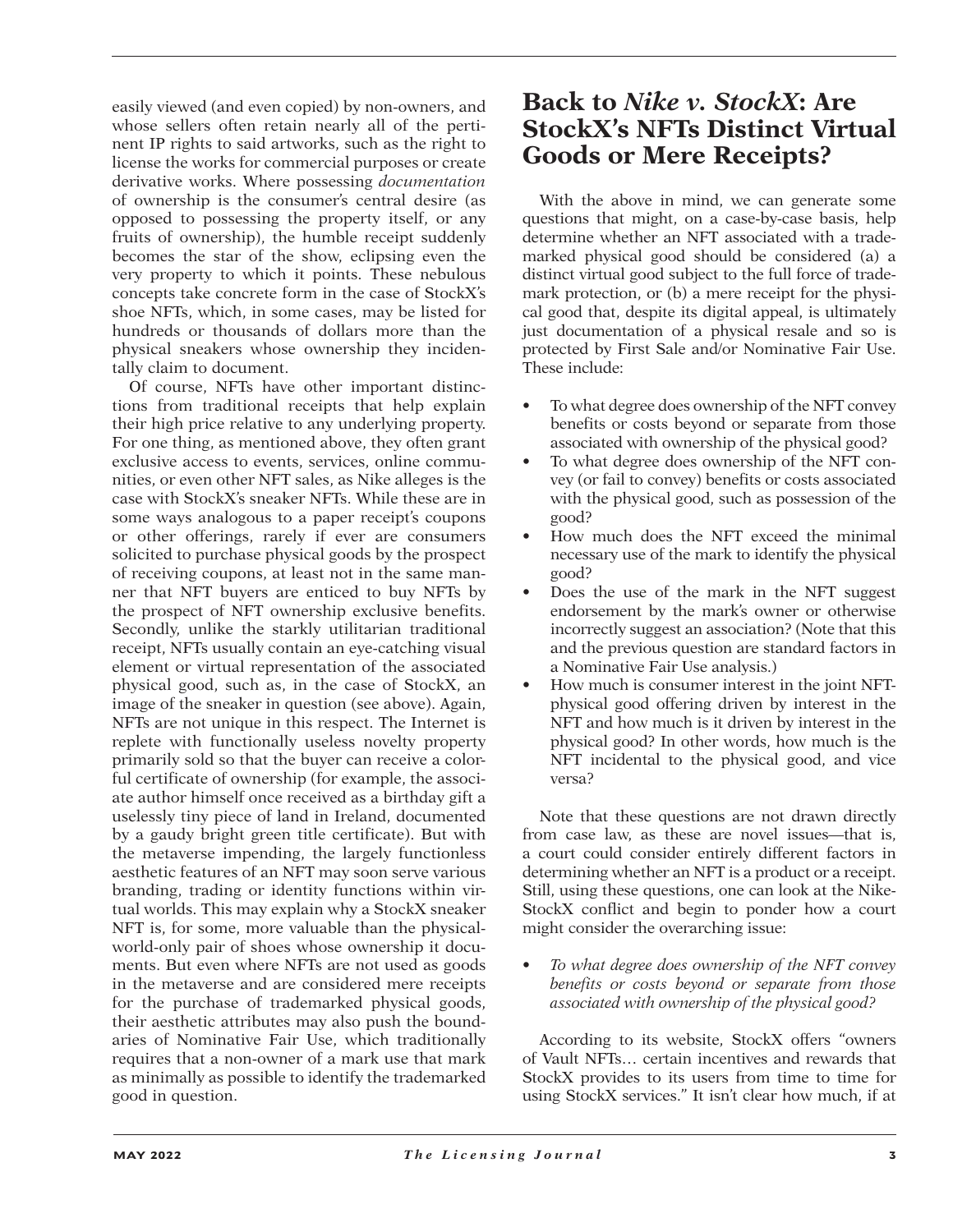all, benefits extended to NFTs owners exceed those extended to other StockX customers who purchase goods without NFTs, nor it is obvious how much these offerings exceed those commonly found on traditional paper receipts.

• *To what degree does ownership of the NFT convey (or fail to convey) benefits or costs associated with the physical good, such as possession of the good?*

StockX's website says that purchasers of the Vault NFTs can "redeem" their token and receive the associated physical pair of shoes after paying some fees such as shipping costs and a "withdrawal fee," at which point the NFT is "burned." (Nike's complaint alleges that redemption is "not currently available," but StockX provided an active web form that suggests the contrary. StockX may have updated its site in a few different areas since Nike's complaint was filed). According to StockX, the ability to redeem suggests that NFT ownership conveys the same benefits as physical ownership of the shoes, albeit in an attenuated form, like a "claims ticket." However, StockX does not charge sales tax until an NFT is redeemed, which could imply a distinction between the sale of the NFT and sale of the underlying shoe (it is not clear whether this tax is calculated based on the NFT price, or something else). It is also notable that "burn" is something of a misnomer, since tokens on a blockchain generally cannot be destroyed or deleted, unlike physical receipts or claims tickets (though their ownership can be terminated).

Nike's complaint also claims that StockX's website terms allow it to unilaterally redeem an NFT for an "Experiential Component," presumably preventing the NFT owner from ever receiving the physical shoes—but as of the date of writing, StockX's terms and conditions distinguish between "Vault NFTs" (the ones at issue here) and "Experiential NFTs." Still, StockX advertises the benefits of its Vault NFTs as including the ability to buy and sell shoes without ever having to ship or store them—indeed, their answer leans into this as the chief advantage of the NFTs—which could show that this NFT-sneaker offering is not intended to convey what is usually the chief benefit associated with personal property: possession (though, as StockX's answer points out, this is often not true for collectors who buy goods solely for investment purposes, some of whom may prefer to handle a NFT and let StockX store their physical property, at least for now).

Lastly, StockX's terms and conditions subject Vault NFT buyers to extensive terms and conditions, such as a mandate that resale of the NFTs take place on

their platform and remain subject to their terms. This subjects buyers to significantly more controls than buyers of physical sneakers, who would generally be able to do whatever they wanted with shoes they purchase, including resell them, without any oversight from the original retailer. On the other hand, Vault NFT owners could always avoid these restrictions by redeeming their NFT and reselling the physical shoes.

• *How much does the NFT exceed the minimal necessary use of the mark to identify the physical good?*

StockX's NFTs do not merely and minimally use the Nike mark to identify their associated sneakers (as would a traditional receipt), but instead feature an image of the shoe itself. However, StockX could argue that because the shoes are desirable because of their aesthetics, such an image is necessary to meaningfully and effectively identify each pair. Indeed, their answer notes that their NFTs look "much like a product page or advertisement on any other e-commerce site."

• *Does the use of the mark in the NFT suggest endorsement by the mark's owner or otherwise incorrectly suggest an association?*

StockX includes a disclaimer that each Vault NFT is not officially connected to Nike in the product description of each NFT's sale listing—yet each listing is also tagged as "StockX verified." In its complaint, Nike identifies a handful of consumers who allegedly expressed the belief that Nike was affiliated with StockX's NFTs on social media. StockX asserts that "no one has been—or could be—confused."

• *How much is consumer interest in the joint NFTphysical good offering driven by interest in the NFT and how much is it driven by interest in the physical good? In other words, how much is acquisition of the NFT incidental to the physical good, and vice versa?*

It is unclear how much consumer interest in the NFT-sneaker offering is driven by desire to obtain the sneakers, as opposed to being driven by the potential investment value of the NFTs. On the one hand, sneakers are well-established as genuine collectibles and routinely resold on website marketplaces, and the shoes at issue here are undoubtedly desirable in this market. Yet, Nike's complaint points out that StockX's NFTs are often bought and sold at prices well above the retail prices of the physical shoes, which may suggest that ownership of the shoes is incidental. On